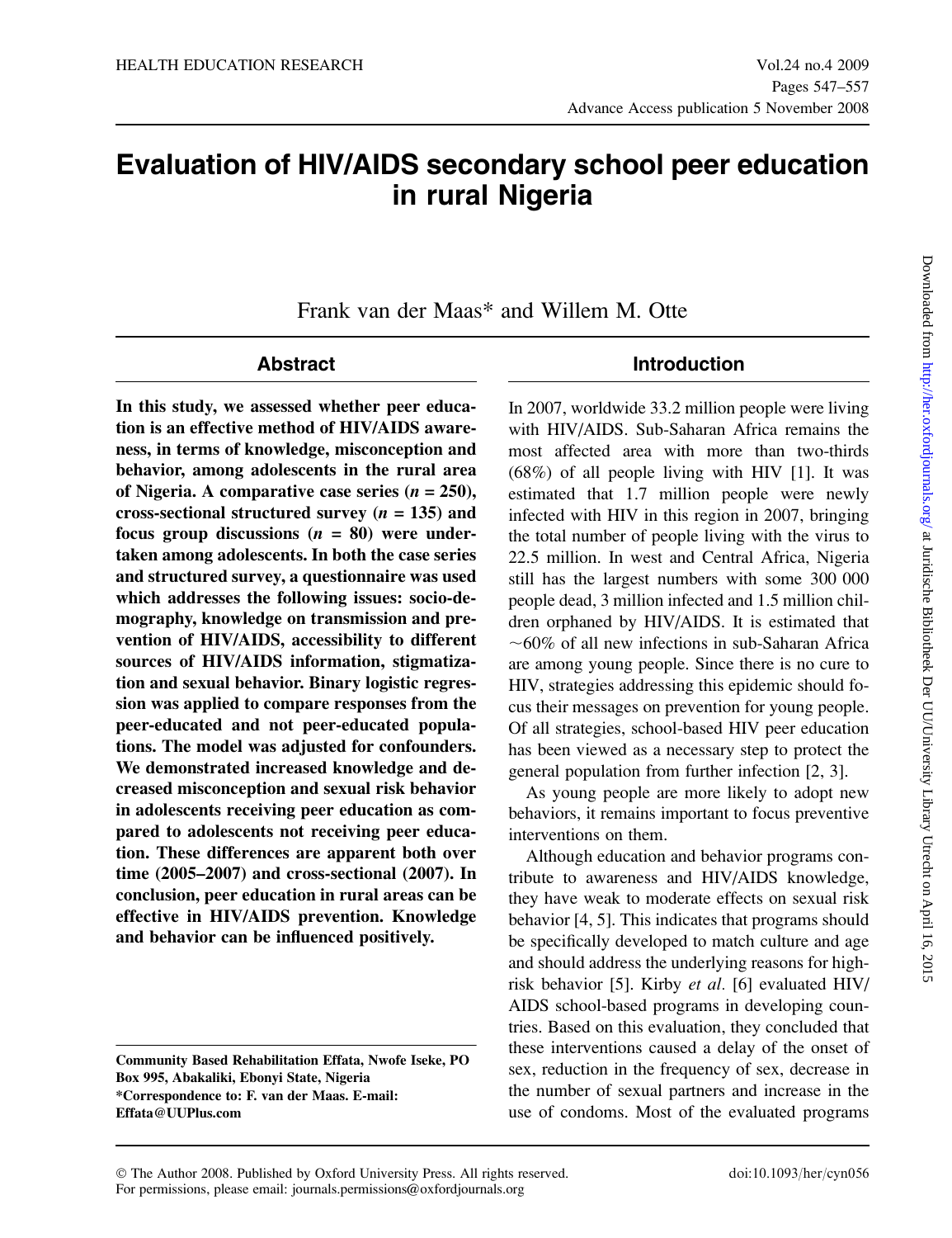were curriculum based and adult led. Therefore, it was recommended to further evaluate the effectiveness of non-curriculum-based peer education HIV/ AIDS programs. This evaluation in Nigeria contributes to this.

Peer education has been widely advocated as alternative to interventions presented as classical education programs and is becoming an increasingly popular method for promoting behavior change in HIV/AIDS prevention programs [7]. Peer education typically involves the use of members of a given group to effect change among other members of the same group. Peer education is often used to effect change at the individual level by attempting to modify a person's knowledge, attitudes, beliefs or behaviors [7]. In 2004, a community HIV/AIDS prevention program was initiated by the Nigerian Non-Governmental Organization CBR Effata in a rural community in Ebonyi State, southeast Nigeria. Part of this program is peer education in secondary schools. Ebonyi State is the most underdeveloped state in southeast Nigeria. It has very little development assistance from international agencies, compared with neighboring states. To our knowledge, no previous peer education program evaluation is reported for Nigeria. The only study containing Nigerian data, by Fawole et al. [8], was taking place in urban settings and did not include peer education.

The purpose of the study was to assess whether peer education is an effective method of HIV/AIDS awareness, in terms of knowledge, misconception and behavior, among adolescents in the rural area of Nigeria. We hypothesized that in cases of effective peer education, the HIV/AIDS knowledge would be better in the intervention group relative to the baseline group. Furthermore, we expected a reduction in misconception and sexual risk behavior in the intervention group relative to the baseline group.

# Methods

# Peer education program

AIDS Ministry Effata started in 2004 with HIV/ AIDS awareness in villages, churches and schools in the Izzi community in Ebonyi State. To date, 25 primary and 25 secondary schools are included in the program (out of 150).

Peer educators were selected from all classes by the students and teachers of the schools and received continuous training and supervision for >2 years. Peer educators educated their fellow students about HIV and life skills at various times and in various ways (e.g. when teachers were absent, during moral instruction hours, one-to-one discussions). Methods varied from sketches, songs and quizzes to exhibitions, rallies and competitions.

The peer education program was not curriculum based. However, the AIDS Ministry staff developed a teaching plan to ensure coverage of all relevant topics.

Trainers and peer educators made use of the UNPFA/UNAIDS Peer Education Toolkit [9] as well as the Family Health International peer-to-peer training guide [10]. To keep workshops and training sessions interesting and lively, the Alliance book '100 ways to energise groups' was used [11].

Where possible, videos were used in peer education. Two particular videos were used: 'Scenarios from the Sahel, young people against AIDS' and 'Scenarios from Africa' [12]. Both videos have been translated in the local language.

# Data collection

The study consisted of a cross-sectional structured survey, a comparative case series and a qualitative study. It was performed among 465 adolescents in Izzi, a rural area,  $\sim$ 1940 km<sup>2</sup>, located in the northeastern part of Ebonyi State. The cross-sectional structured survey was conducted among three secondary schools with 20 students each  $(n = 60)$  in February–March 2005 and was considered as baseline questionnaires. They were administered before any HIV/AIDS peer education took place in these schools. Two years later, in February–April 2007, the same survey was conducted among the same three schools with 25 students each  $(n = 75)$ .

The comparative case series consisted of five secondary schools with 25 students each  $(n =$ 125) receiving HIV/AIDS peer education for at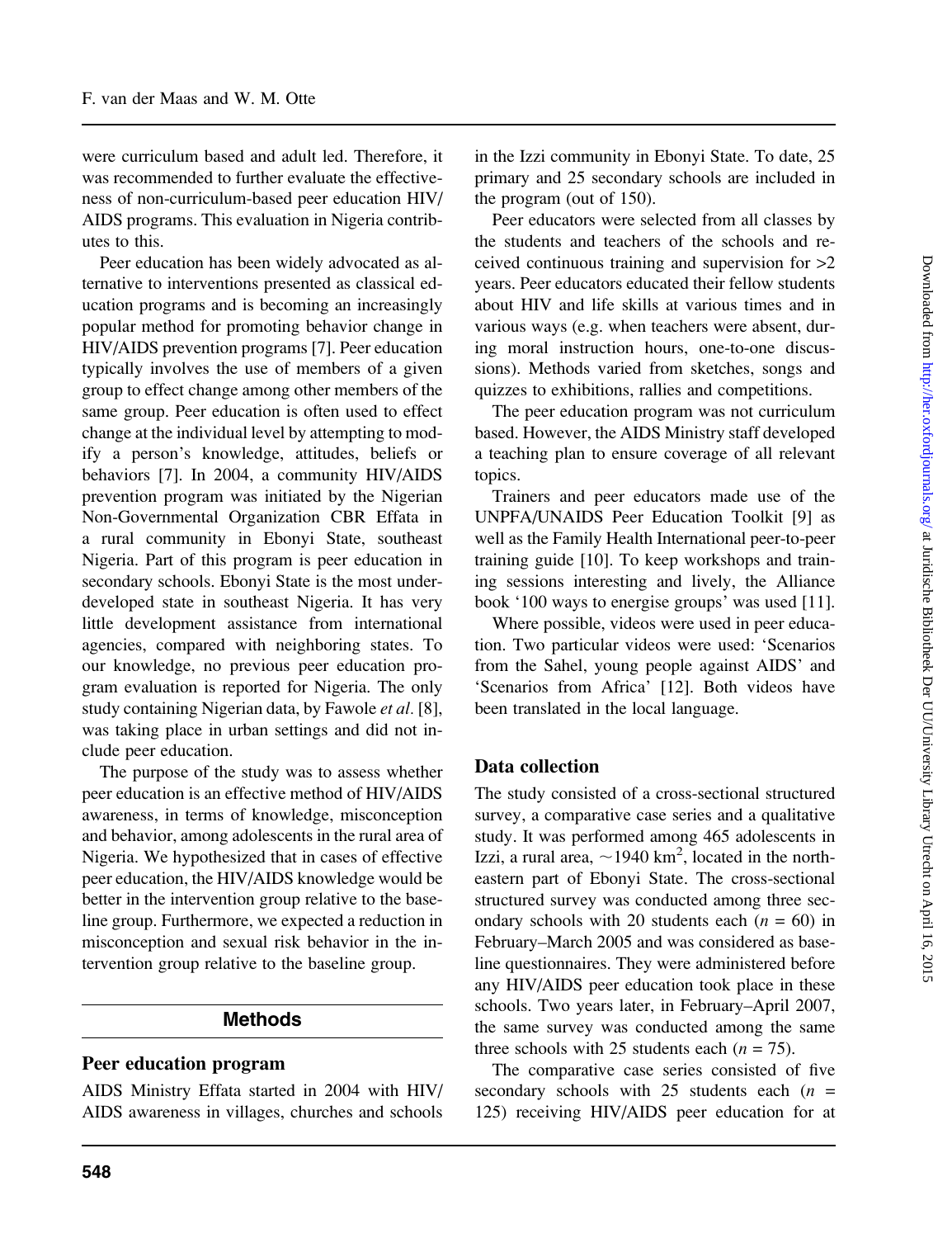least two consecutive years and five secondary schools with 25 students each  $(n = 125)$  which did not receive peer education at all. The 10 schools were studied between February and April 2007.

In both the survey and case series, a questionnaire was used, containing multiple-choice and open questions. The self-administered questionnaire consisted of 49 questions and addressed the following issues: socio-demography, knowledge on transmission and prevention of HIV/AIDS, accessibility to different sources of HIV/AIDS information, stigmatization and sexual behavior. The questions were constructed from previous questionnaires used in HIV/AIDS knowledge studies [13, 14].

The questionnaire used in 2007 had more questions than the questionnaire used in 2005. In 2005, it seemed quite impropriate to ask students their opinions about condom use, sexual behavior and stigmatization. However, after media campaigns on radio and television in 2006/2007, it seemed that these issues were more accepted in discussions. For this reason, questions about condom use, sexual behavior and stigma were included in 2007 questionnaires.

The questionnaire was pilot tested in two schools  $(n = 50)$  not included in this study. Changes were made based on feedback from teachers and students.

In the qualitative study, focus group discussions (FGDs) were used. The focus groups were conducted in series of eight students at five schools receiving peer education for the last 2 years  $(n =$ 40) and at five schools which did not receive peer education ( $n = 40$ ). These same schools were chosen in the comparative case series and qualitative study, although the participants selection was different in both cases. The FGDs were conducted by a research assistant under the guidance of the researcher (F. van der M.) and took  $\sim$ 1 hour each. The discussions were recorded on tape. The researcher's observation and impressions were also recorded. The tapes were transcribed verbatim, translated into English and roughly categorized into seven main themes. Because this was the first study on HIV/AIDS peer education in the rural area of Nigeria, no sample size calculation could be conducted prior to study start. The sample sizes were chosen as large as possible. Schools were selected from different parts of the Izzi community. These subcommunities were Agbaja, Iseke and Inyimegu.

In all, school participants were selected from every third person in the classroom after unordered lining up all students. This means that some students could have been peer educators themselves, while most of them were not. The students were selected from the highest classes (class four and five) because of age and better standard of oral and written English. Students who changed schools during the last 2 years were excluded from the study. Before the students completed the questionnaire or took part in the FGD, the purpose of the study was explained and confidentiality was guaranteed. Participants sat at their own desks while they answered the questionnaire and were instructed to take the exercise as serious as if they were sitting for an examination. All schools were located in rural communities of Izzi and had given written or oral consent as was done by each student participating.

After completing the data collection, schools included in the control group got the opportunity to join the peer education program in the next semester.

### Statistical analysis

Binary logistic regression was used to compare responses and calculate odds ratios (ORs) from the intervention and control groups (Statistical Package of Social Sciences version 15.0). The regression model was also used to adjust for the confounders' age, sex and residence. Values of  $P < 0.05$  were considered statistically significant (reported P values are uncorrected for multiple comparisons).

### **Results**

### Demography

Table I shows the demographic data from the crosssectional study, non-peer-educated  $(n = 60)$  and peereducated ( $n = 75$ ) participants and the demographic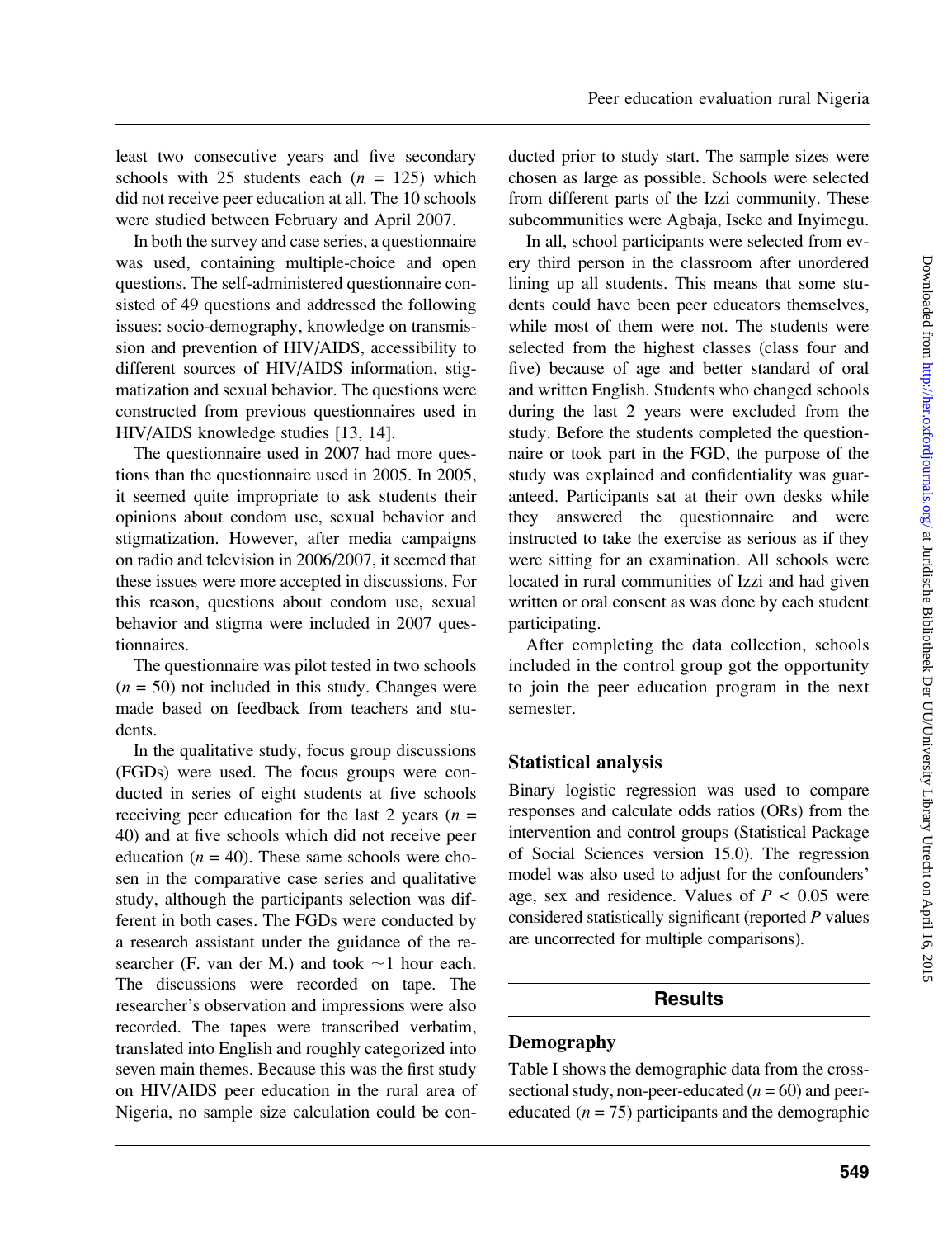|                  |                  | Non-peer educated<br>Peer educated<br>Controls |                  | Cases |                |       |                  |       |
|------------------|------------------|------------------------------------------------|------------------|-------|----------------|-------|------------------|-------|
|                  | $\boldsymbol{n}$ | $\%$                                           | $\boldsymbol{n}$ | $\%$  | n              | %     | $\boldsymbol{n}$ | $\%$  |
| Age              |                  |                                                |                  |       |                |       |                  |       |
| $10-15$ years    | 12               | 20.00                                          | 6                | 10.00 | 27             | 21.60 | 13               | 10.40 |
| $16-20$ years    | 34               | 56.70                                          | 50               | 83.30 | 78             | 62.40 | 84               | 67.20 |
| $21-30$ years    | 14               | 23.30                                          | 19               | 31.70 | 20             | 16.00 | 28               | 22.40 |
| <b>Sex</b>       |                  |                                                |                  |       |                |       |                  |       |
| Male             | 38               | 63.30                                          | 47               | 78.30 | 78             | 62.40 | 79               | 63.20 |
| Female           | 22               | 36.60                                          | 28               | 46.70 | 47             | 37.60 | 46               | 36.80 |
| Residence        |                  |                                                |                  |       |                |       |                  |       |
| Grammar          | 20               | 33.30                                          | 25               | 33.30 | $\overline{0}$ | 0.00  | 25               | 20.00 |
| John Calvin      | 20               | 33.30                                          | 25               | 33.30 | $\overline{0}$ | 0.00  | 25               | 20.00 |
| Onuenyim Iseke   | 20               | 33.30                                          | 25               | 33.30 | $\Omega$       | 0.00  | 25               | 20.00 |
| Ete              | $\theta$         | 0.00                                           | $\mathbf{0}$     | 0.00  | 25             | 20.00 | $\mathbf{0}$     | 0.00  |
| Igweledoha       | $\theta$         | 0.00                                           | $\mathbf{0}$     | 0.00  | 25             | 20.00 | $\theta$         | 0.00  |
| Okweledoha       | $\theta$         | 0.00                                           | $\mathbf{0}$     | 0.00  | 25             | 20.00 | $\mathbf{0}$     | 0.00  |
| Nduokeda         | $\theta$         | 0.00                                           | $\mathbf{0}$     | 0.00  | 25             | 20.00 | $\mathbf{0}$     | 0.00  |
| Evangel Nwezenyi | $\boldsymbol{0}$ | 0.00                                           | $\mathbf{0}$     | 0.00  | 25             | 20.00 | $\mathbf{0}$     | 0.00  |
| Nwofe            | $\Omega$         | 0.00                                           | $\mathbf{0}$     | 0.00  | $\overline{0}$ | 0.00  | 25               | 20.00 |
| Iziogo           | $\theta$         | 0.00                                           | $\mathbf{0}$     | 0.00  | $\mathbf{0}$   | 0.00  | 25               | 20.00 |

Table I. Characteristics of the 135 and 250 participants enrolled in the cross-sectional study and comparative case series, respectively

data for the comparative case series, controls  $(n =$ 125) and cases  $(n = 125)$ .

# HIV transmission

The assumed modes of HIV transmission are presented in Table II. In both studies, significant differences were found for all questions. It was, however, not possible to calculate OR for the questions 'Is it possible to get HIV through sexual intercourse?' and 'Is it possible to get HIV through coughing?' using the binary logistic regression for the nonpeer-educated versus peer-educated group. Chisquare testing resulted in P values of 0.002 and <0.001, respectively.

### HIV prevention, treatment and symptoms

Comparing the assumed modes of HIV prevention also resulted in significant differences. Non-peereducated participants, in the cross-sectional study and in the comparative case series, had a greater risk in believing the wrong prevention modes (Table III). Questions to HIV/AIDS treatment were found significant in both the cross-sectional study and comparative case series, with the exception of 'There is a HIV vaccine'.

The statement 'Women are more vulnerable to HIV infection' was only included into the comparative case series questionnaire and found significant.

### Accessibility to different sources of HIV/ AIDS information

Table IV contains the results of the accessibility to different sources of HIV/AIDS information for the cross-sectional study. In every category, except village meetings (assembly of male community members at a central location in the village), significant differences are found between the non-peereducated and peer-educated group.

Peer-educated respondents' main source of information was the radio. The religious organizations did also show a high difference between the two groups, followed by parents and friends.

The results of the range of sources of HIV/AIDS education for the comparative case series are shown in Table IV too. The accessibility to HIV/AIDS information through peer education showed the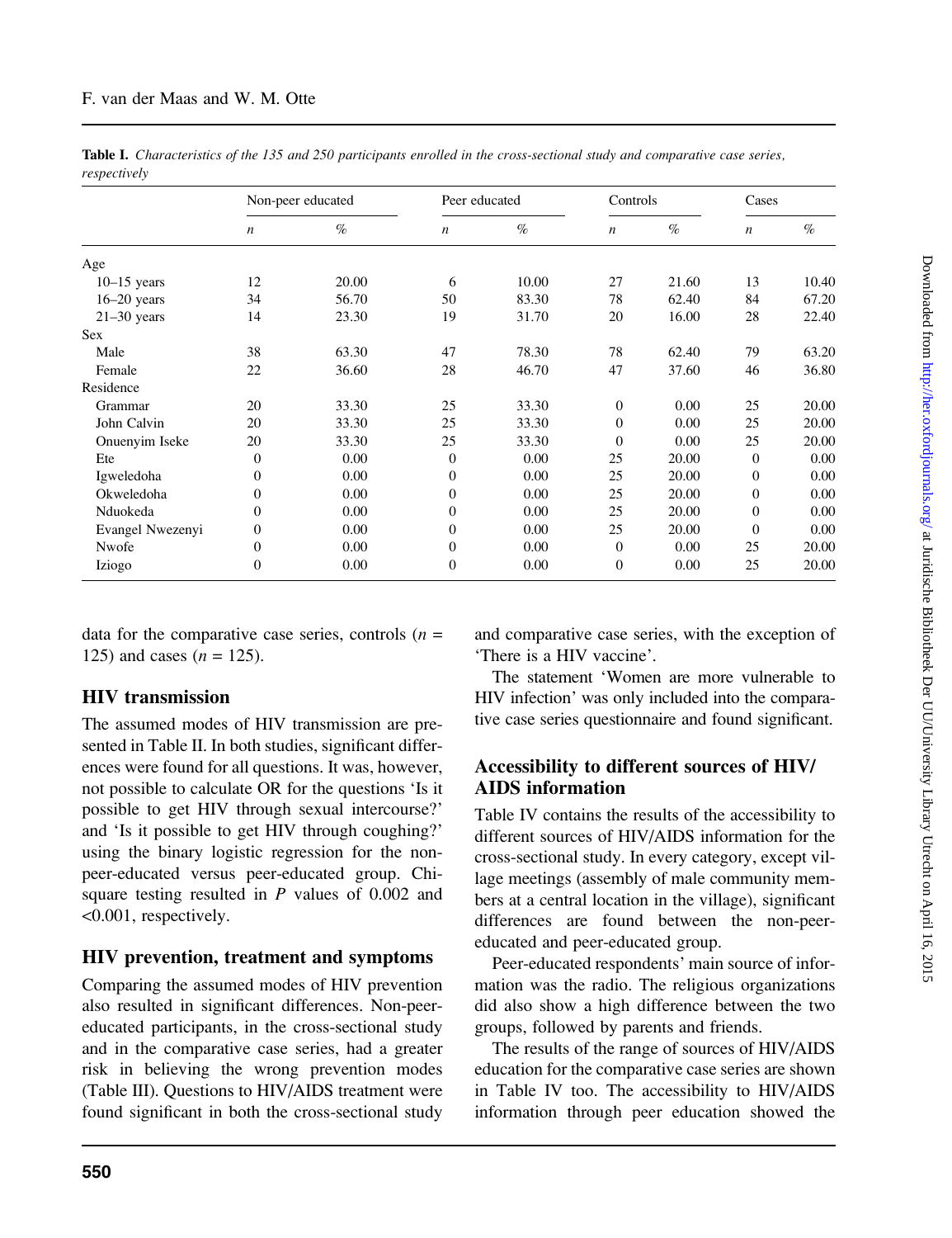|                                               | non-peer educated<br>Number correct<br>answers $(\%)$ | Number correct Adjusted OR<br>peer educated<br>answers $(\%)$ | $(95\% \text{ Cl})$ ,<br>P value | answers $(\%)$<br>controls | Number correct Number correct Adjusted OR<br>answers $(\%)$<br>cases | $(95\% \text{ Cl})$ ,<br>P value |
|-----------------------------------------------|-------------------------------------------------------|---------------------------------------------------------------|----------------------------------|----------------------------|----------------------------------------------------------------------|----------------------------------|
| hrough mosquito bites                         | 36 (60.0)                                             | 70(93.3)                                                      | $9.9(3.4-28.8), <0.001$          | 71 (56.8)                  | 10 (88.0)                                                            | $6.4 (2.8 - 10.3), < 0.001$      |
|                                               | 41 (68.3)                                             | 62(82.7)                                                      | $2.3(1.0-5.4), 0.045$            | 70 (56.0)                  | 97 (77.6)                                                            | $2.6(1.5-4.6), 0.001$            |
| Through kissing<br>Through sexual intercourse | 53 (88.3)                                             | 75 (100.0)                                                    |                                  | 115 (92.0)                 | 124 (99.2)                                                           | 9.8 (1.2-78.3), 0.032            |
| Inrough sharing spoons                        | 42 (71.2)                                             | 72 (96.0)                                                     | $9.6(2.6 - 34.76), 0.001$        | 96 (76.8                   | 117 (93.6)                                                           | $4.7 (2.0 - 11.0), < 0.00$       |
|                                               | 45 (75.0)                                             | 74 (98.7)                                                     | 24.8 (3.2-195.0), 0.002          | 113 (90.4)                 | 123(98.4)                                                            | $7.0(1.5-32.3), 0.013$           |
| Through touching<br>Through injections        | 34 (56.7)                                             | 73 (97.3)                                                     | $28.4(6.3-127.4), < 0.001$       | 91 (72.8)                  | 119 (95.2)                                                           | 6.8 $(2.7-17.1)$ , <0.001        |
| Inough razorblades                            | 38 (63.3)                                             | 74 (98.7)                                                     | $42.2$ (5.5–326.4), <0.001       | (0.44.0)                   | (21 (96.8))                                                          | 5.3 (1.7-16.0), 0.003            |
| (hrough pregnancy (mother-child)              | 25(43.9)                                              | 69 (92.0)                                                     | $[5.3 (5.6 - 41.7), <0.001$      | 98 (78.4)                  | 115 (92.0)                                                           | 3.1 (1.4-6.7), 0.005             |
| Through coughing                              | 45 (76.3)                                             | 75 (100.0)                                                    |                                  | (72.8)                     | (21 (96.8))                                                          | $0.6(3.6-31.1), 0.00$            |

highest difference between control and cases. The information source of village meetings and school lectures is not found significant.

### Stigma and sexual behavior

The data on stigma (Table V) and sexual behavior (Table VI) indicate that non-peer-educated adolescents were more likely to stigmatize HIV-positive people, had significantly more sexual partners and had a higher frequency of sexual intercourse. Controls had significantly higher HIV testing as >61% did this test in comparison with 10% in non-peereducated adolescents. No difference in condom use was found.

# FGDs

In the translated FGDs, the following themes were identified: basic knowledge about HIV/AIDS, misconceptions, personal behavior, stigma, accessibility to different sources of HIV/AIDS information, sexual behavior and peer group recommendations.

# Basic knowledge about HIV/AIDS

The FGDs clearly showed that the non-peer-educated students had less knowledge about the basic facts of HIV/AIDS. The discussions with the controls went on and on, with only a few students knowing the right answers. However, sexual intercourse and blood contact were mentioned in all discussions. Facts about mother-to-child transmission, HIV test or antiretroviral drugs were unknown to the majority of them.

Most controls knew that HIV can be spread through sharp objects like needles and razorblades. One student asked: 'Is it true that you can get HIV from your girlfriend when you use two condoms?'. Another said: 'I don't believe that you can get it from your mother, nobody has ever told me. Even in the clinic they asked my mother last month to donate blood for my small sister'.

The knowledge of the peer educated was clearly much better and students moved quickly on to a deeper level, discussing things like stigma, discrimination, positive living, advantages of testing,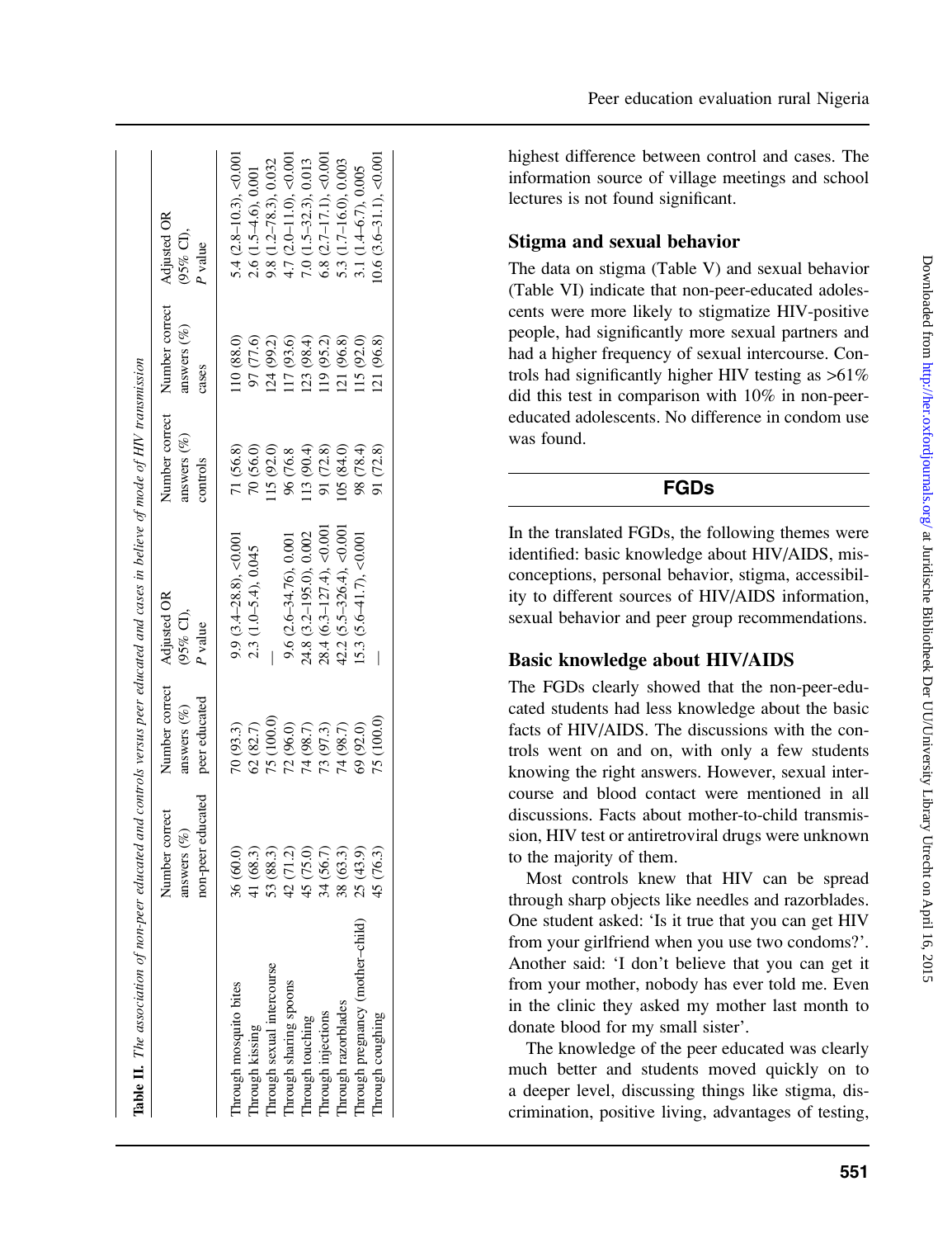| Table III. The association of non-peer educated and controls versus peer educated and cases in believe of mode of HIV prevention, treatment and symptoms |                                                                     |                                              |                              |                            |                                                                      |                                    |
|----------------------------------------------------------------------------------------------------------------------------------------------------------|---------------------------------------------------------------------|----------------------------------------------|------------------------------|----------------------------|----------------------------------------------------------------------|------------------------------------|
|                                                                                                                                                          | non-peer educated peer educated<br>Number correct<br>answers $(\%)$ | Number correct Adjusted OR<br>answers $(\%)$ | (95% CI),<br>P value         | answers $(\%)$<br>controls | Number correct Number correct Adjusted OR<br>answers $(\%)$<br>cases | $(95\% \text{ Cl})$ ,<br>$P$ value |
| Avoid dirty places                                                                                                                                       | 38 (63.3)                                                           | 66 (88.0)                                    | 4.4 (1.9-10.6), 0.001        | 69 (55.6)                  | 104(83.2)                                                            | 4.1 $(2.3-7.5)$ , <0.001           |
| Test blood for HIV before transfusion                                                                                                                    | 40 (66.7)                                                           | 74 (98.7)                                    | $36.0(4.6-279.4), <0.001$    | 108 (86.4)                 | 119 (95.2)                                                           | $2.8(1.0-7.3), 0.043$              |
| Use clean needles                                                                                                                                        | 31(51.7)                                                            | 72 (96.0)                                    | $23.3(6.5-83.4), <0.001$     | 93 (74.4)                  | 117 (93.6)                                                           | 4.8 $(2.1 - 10.9)$ , <0.001        |
| Not sharing spoons                                                                                                                                       | 43 (71.7)                                                           | 67(89.3)                                     | $3.2(1.2 - 8.0), 0.009$      | 86 (68.8)                  | 113 (90.4)                                                           | $4.2(2.0-8.5), <0.001$             |
| Use condoms                                                                                                                                              | 33 (55.0)                                                           | 50 (66.7)                                    | $1.5(0.7-3.1), 0.166$        | 90 (72.0)                  | 84 (67.2)                                                            | $0.7(0.4 - 1.3), 0.291$            |
| Practice abstinence                                                                                                                                      | 37 (61.7)                                                           | 72 (96.0)                                    | $(4.8(4.1-52.9), <0.001$     | 88 (70.4)                  | 117 (93.6)                                                           | $6.0 (2.6 - 13.6), < 0.001$        |
| Eat good food                                                                                                                                            | 50(83.3)                                                            | 62(82.7)                                     | $1.0(0.4-2.4), 0.918$        | 84 (67.7)                  | 104(83.2)                                                            | $2.3(1.3-4.2), 0.007$              |
| There is no treatment to cure AIDS                                                                                                                       | 43 (71.7)                                                           | 73 (97.3)                                    | $4.5(3.2 - 66.8), 0.001$     | 97 (77.6)                  | 117 (93.6)                                                           | $4.0(1.7-9.3), 0.001$              |
| A person with HIV may look healthy                                                                                                                       | (3(21.7)                                                            | 54 (72.0)                                    | $9.4(4.2 - 21.0), < 0.001$   | 42 (33.6)                  | 87 (69.6)                                                            | 4.3 $(2.5-7.4)$ , <0.001           |
| There is a HIV vaccine                                                                                                                                   | 84 (56.7)                                                           | 46 (61.3)                                    | $1.3(0.7-2.7), 0.430$        | 64 (51.2)                  | 76 (60.8)                                                            | $1.5(0.9-2.5), 0.104$              |
| There is a test to see if you have HIV                                                                                                                   | 38 (63.3)                                                           | 14 (98.7)                                    | $42.0(5.4 - 324.0), < 0.001$ | 12 (89.6)                  | (24(99.2)                                                            | $15.2(1.9-119.9), 0.010$           |
| Women are more vulnerable to get HIV                                                                                                                     |                                                                     |                                              |                              | 106 (84.8)                 | 84 (67.2)                                                            | $0.4(0.2 - 0.7), 0.004$            |

etc. Students reacted sometimes even irritated when they were asked if somebody can get HIV through kissing, touching, etc., as if the questions were too simple for them. The modes of transmission were very clear to them too.

### Misconceptions

A lot of misconceptions came up when discussing HIV transmission modes. Most controls could not accept that HIV does not spread through mosquitoes. In one school, most of the controls thought that HIV can be transmitted through a dog bite, similar to rabies. In another school, most of the controls said that it takes only 3 months to develop AIDS after being infected with HIV. It was clear to everybody that there is no cure to AIDS. Much confusion came up about the fact whether a vaccine can or cannot prevent HIV infection.

In most discussions with controls, the fact that kissing cannot easily spread the HIV was not easily accepted. One student said: 'Many people say that you should not touch a person with AIDS. I really believe you can get it through his skin'.

The knowledge of the cases was much more correct. A few students still thought that kissing may be dangerous, but they were quickly corrected by others.

Coughing and touching were not seen as infection modes. 'People in the village still think that you can get AIDS from eating with a positive person, but that is not true. After all, how do you know who is positive since you cannot see it from outside?'.

### Personal behavior

Only a few controls were aware of the existence of an HIV test. The level of discussions with the controls remained very general and it never became personal, even when the group was small. It appears that the students have not been encouraged to discuss sensitive issues together. Most of them did not know that the HIV test could be taken free of charge. 'I do not believe that HIV is a problem for me. It has only to do with people who engage themselves in prostitution.'

The discussions with the cases were more open and personal. Students freely answered questions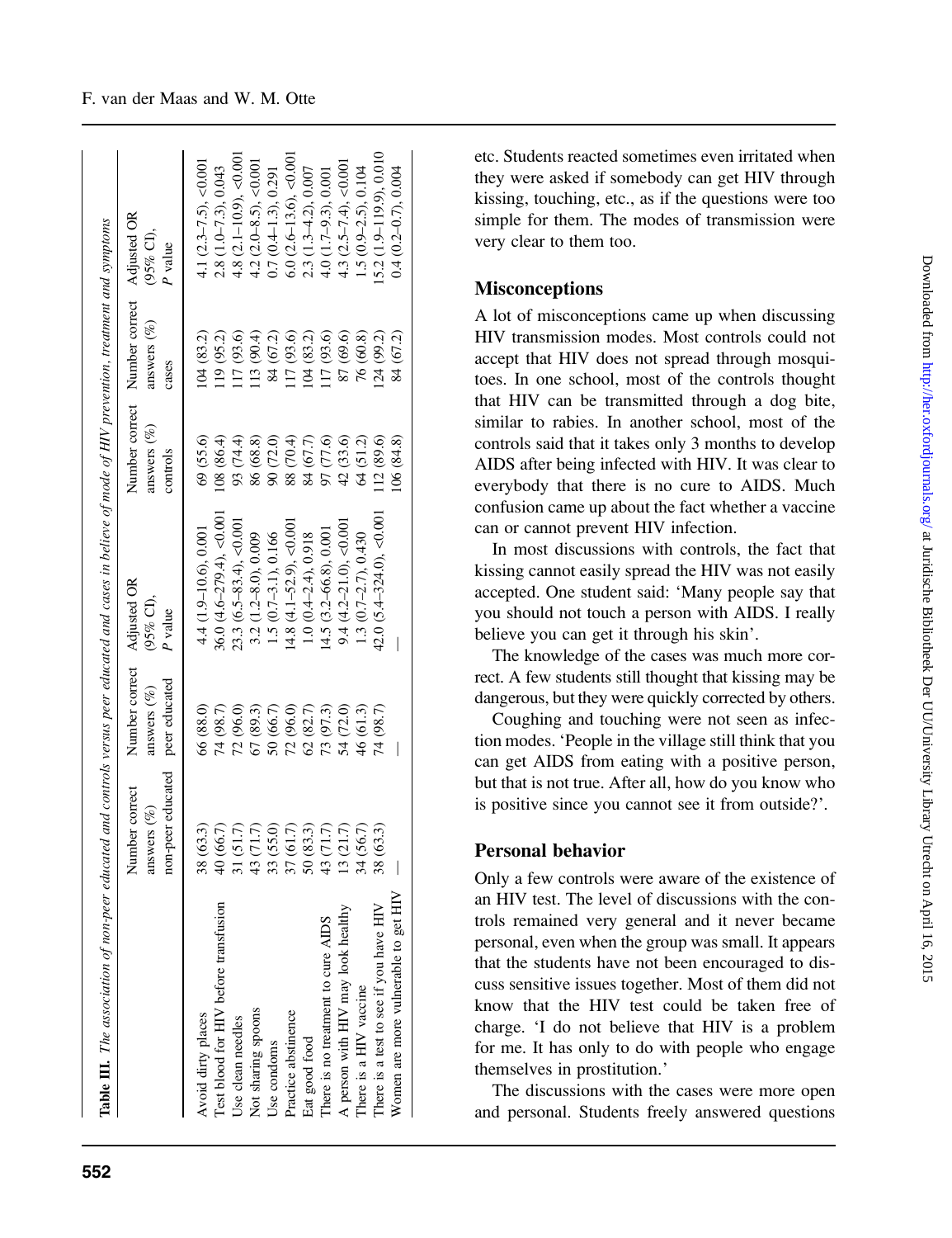|                       | non-peer educated<br>Number correct<br>answers $(\%)$ | Number correct<br>peer educated<br>answers $(\%)$ | Adjusted OR<br>$(95\% \text{ Cl})$ ,<br>P value | Number correct<br>answers $(\%)$<br>controls | Number correct<br>answers $(\%)$<br>cases | Adjusted OR<br>(95% CI),<br>P value |
|-----------------------|-------------------------------------------------------|---------------------------------------------------|-------------------------------------------------|----------------------------------------------|-------------------------------------------|-------------------------------------|
| Television            | 18(30.5)                                              | 52 (69.3)                                         | 5.2 $(2.4 - 11.1)$ , <0.001                     | 68 (54.4)                                    | 96 (76.8)                                 | $2.8(1.6-4.8), <0.001$              |
| Radio                 | 39 (65.0)                                             | 74 (98.7)                                         | 43.1 $(5.5-337.1)$ , <0.001                     | 115 (92.0)                                   | 122(97.6)                                 | $3.3(0.9-12.5), 0.077$              |
| Posters or billboards | 18 (30.0)                                             | 42 (56.0)                                         | 2.9 (1.4-6.0), 0.004                            | 34 (27.2)                                    | 66 (52.8)                                 | $3.0(1.8-5.2), <0.001$              |
| School lectures       | 28 (46.7)                                             | 49 (65.3)                                         | $2.1(1.0-4.1), 0.045$                           | 73 (58.4)                                    | 83 (66.4)                                 | $1.3(0.8-2.3), 0.261$               |
| Parents               | 19(31.7)                                              | 53 (70.7)                                         | $5.4$ (2.6-11.5), < $0.001$                     | 66 (52.8)                                    | 85 (68.0)                                 | $1.9(1.1-3.1), 0.019$               |
| Friends               | 21 (35.0)                                             | 55 (73.3)                                         | 5.3 $(2.5 - 11.2)$ , <0.001                     | 59 (47.2)                                    | 93 (74.4)                                 | 3.2 $(1.8-5.4)$ , <0.001            |
| Hospital or clinic    | 26(43.3)                                              | 58 (77.3)                                         | $4.4(2.1-9.4), 0.001$                           | 78 (62.4)                                    | 99 (79.2)                                 | 2.4 (1.4-4.2), 0.003                |
| Church or mosque      | 16(26.7)                                              | 55 (73.3)                                         | $7.7 (3.5 - 16.7), < 0.001$                     | 67 (53.6)                                    | 89 (71.2)                                 | $2.0(1.2 - 3.5), 0.008$             |
| Village meetings      | (20.0)                                                | 22 (29.3)                                         | $1.6(0.7-3.6), 0.263$                           | 44 (35.2)                                    | 48 (38.4)                                 | 1.2 (0.7-2.0), 0.488                |
| Peer education        |                                                       |                                                   |                                                 | 58 (46.4)                                    | (01(80.8))                                | $5.2(2.9-9.4), <0.001$              |
| Others                |                                                       |                                                   |                                                 | 60(48.0)                                     | (04(83.2))                                | 5.8 $(3.2 - 10.6)$ , <0.001         |

about HIV testing and stigma. It almost appeared that some students felt ashamed to say that they have never been tested, as so many others had. It looked as if it referred to their personal responsibility to take charge of their life, in contrast with the controls where it appeared that a person who did the HIV test must have been a very careless person taking a lot of risks. Students discussed abstinence and saw the importance of it. However, they mentioned that it is not easy and some doubted whether it cannot cause infertility later, since 'Everything will get blocked if you do not use it'. One student remarked: 'I am happy that you come to our school with this HIV-teaching, because we did not know anything before. Now we know how to prevent ourselves from getting it'.

### Stigma

Students were provoked to discuss topics concerning stigma and discrimination. The question if a person with HIV must have committed adultery/ fornication was answered positively in most of the discussions with controls. Such a person has got the disease because of his bad behavior. Most students answered that they do not know any HIV-positive person, but when they would know somebody they would not like to associate with that person out of fear of infection. The majority of the controls was of the opinion that an HIV-positive person should not have a job, but should be isolated from the society. As one said: 'I like it if all positive people will be put together in one place. Let them die there and stop infecting us'. 'It is not good if somebody with AIDS is teaching or working as a barber in the market. He may get a wound and give us the virus, I don't like it.'

Cases dealt differently with stigma and discrimination. Although most of them admitted to be afraid to touch somebody with AIDS, they were very much aware of the fact that an HIV-positive person may look the same as an HIV-negative person. Therefore, people should not judge anybody before they have done their own HIV test. And even if somebody is HIV positive: 'That is not the end of his life'. 'I learned that you do not have to be afraid for somebody with HIV. You can visit him and go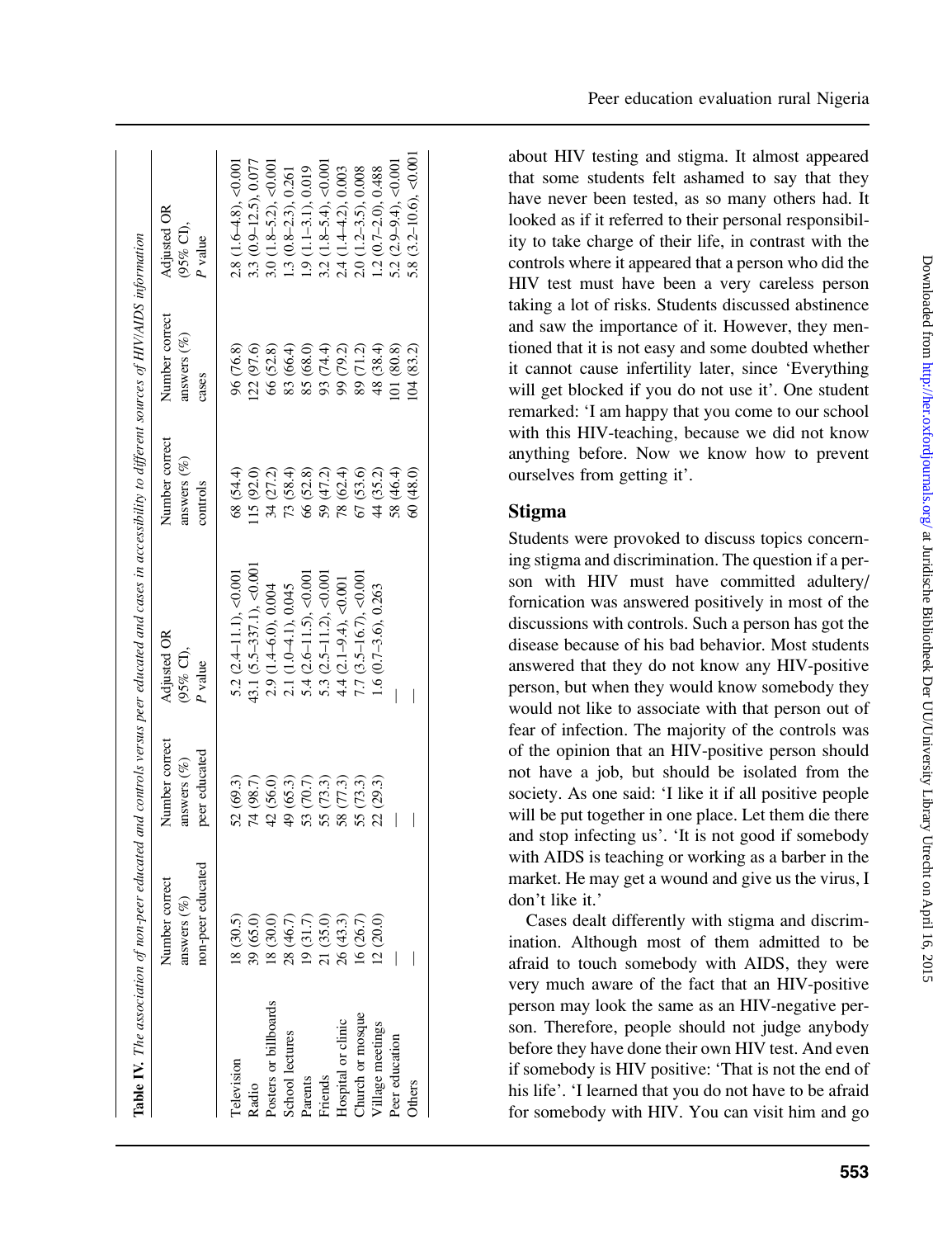|                                                          | Number correct<br>answers $(\% )$ controls | Number correct<br>answers $(\% )$ cases | Adjusted OR<br>$(95\% \text{ CI})$ , P value |
|----------------------------------------------------------|--------------------------------------------|-----------------------------------------|----------------------------------------------|
| HIV-positive person needs our care and support           | 83 (66.4)                                  | 120(96.0)                               | $13.5(5.0-36.5), <0.001$                     |
| HIV-positive person has committed adultery               | 50(40.0)                                   | 82 (65.6)                               | $2.8(1.7-4.7), <0.001$                       |
| HIV-positive person should not be employed as a teacher  | 49 (39.2)                                  | 90(72.0)                                | 4.0 $(2.3-6.8)$ , <0.001                     |
| It is dangerous to attend the funeral of an AIDS patient | 50(40.0)                                   | 94 (75.2)                               | 4.4 $(2.5-7.7)$ , <0.001                     |

|  |  |  |  |  |  |  |  | <b>Table V.</b> The association of cases versus controls in stigmatization |
|--|--|--|--|--|--|--|--|----------------------------------------------------------------------------|
|--|--|--|--|--|--|--|--|----------------------------------------------------------------------------|

Table VI. The association of cases versus controls in sexual behavior

|                                            | Number correct<br>answers $(\% )$ controls | Number correct<br>answers $(\% )$ cases | Adjusted OR<br>$(95\% \text{ CI})$ , P value |
|--------------------------------------------|--------------------------------------------|-----------------------------------------|----------------------------------------------|
| Two or more times sex during last 4 weeks  | 23(18.4)                                   | 2(1.6)                                  | $13.3(3.0-57.9), 0.001$                      |
| Two or more sexual partners                | 23(18.4)                                   | 7(5.6)                                  | 3.5(1.4–8.5), 0.007                          |
| Used condom during last sexual intercourse | 36(28.8)                                   | 27(21.6)                                | $1.4(0.7-2.9), 0.310$                        |
| Ever done an HIV test                      | 13(10.4)                                   | 77 (61.6)                               | $13.4(6.8-26.6), <0.001$                     |

together to church. But if I would know somebody with AIDS I think it will still be difficult for me.' 'I know somebody who died from AIDS, but it was not in my village. He really suffered, but his parents have never denied him.'

### Accessibility to different sources of HIV/ AIDS information

Both controls and cases mentioned that they received most information about HIV/AIDS from the radio. Next important sources of information were friends and parents. When asked with whom they liked to discuss sensitive matters, like sexuality, they mostly answered their friends. It appears that there were not many differences between the control and cases in accessibility to different sources of HIV/AIDS information, except the activities of the peer groups in the schools. Discussions with church leaders seemed to be less likely in the FGDs. 'After all, this type of things you do not like to discuss with your parents or pastor. I only like to ask my fellow students how they see these things. And of course I always listen to the radio.'

Peer education in schools was only mentioned in the intervention group and seemed to be the most valued way of receiving information. The peer educators were known by all cases in the discussion groups. Their work was seen as important in awareness and prevention. All cases liked the activities of the peer educators. Some peer educators seemed to be more active than others, but all the students reported that it was largely through them that they had gotten the knowledge they needed. 'I am very happy about the peer group because they always tell us what we need to know and they have even explained to us where to do the test.' 'At first I felt that the peer educators are disturbing us with their talking, but now I understand that AIDS is really a problem and that many people will die if we do not change our behavior.'

Since a few of the participants in the FGDs were peer educators, it was also discussed how they felt accepted and respected as peer educators. Most of them said that it has been especially difficult in the beginning. It appeared that the willingness of management of the schools has a direct link with the activities of the peer educators. Some schools reported active peer education groups, while other schools reported less activity. Most schools have waiting lists for new members of the peer groups. It seemed that many peer educators have other responsibilities in the schools as well (e.g. prefect, chaplain). 'I like it so much to be one of the peer educators. I am really glad to do the work although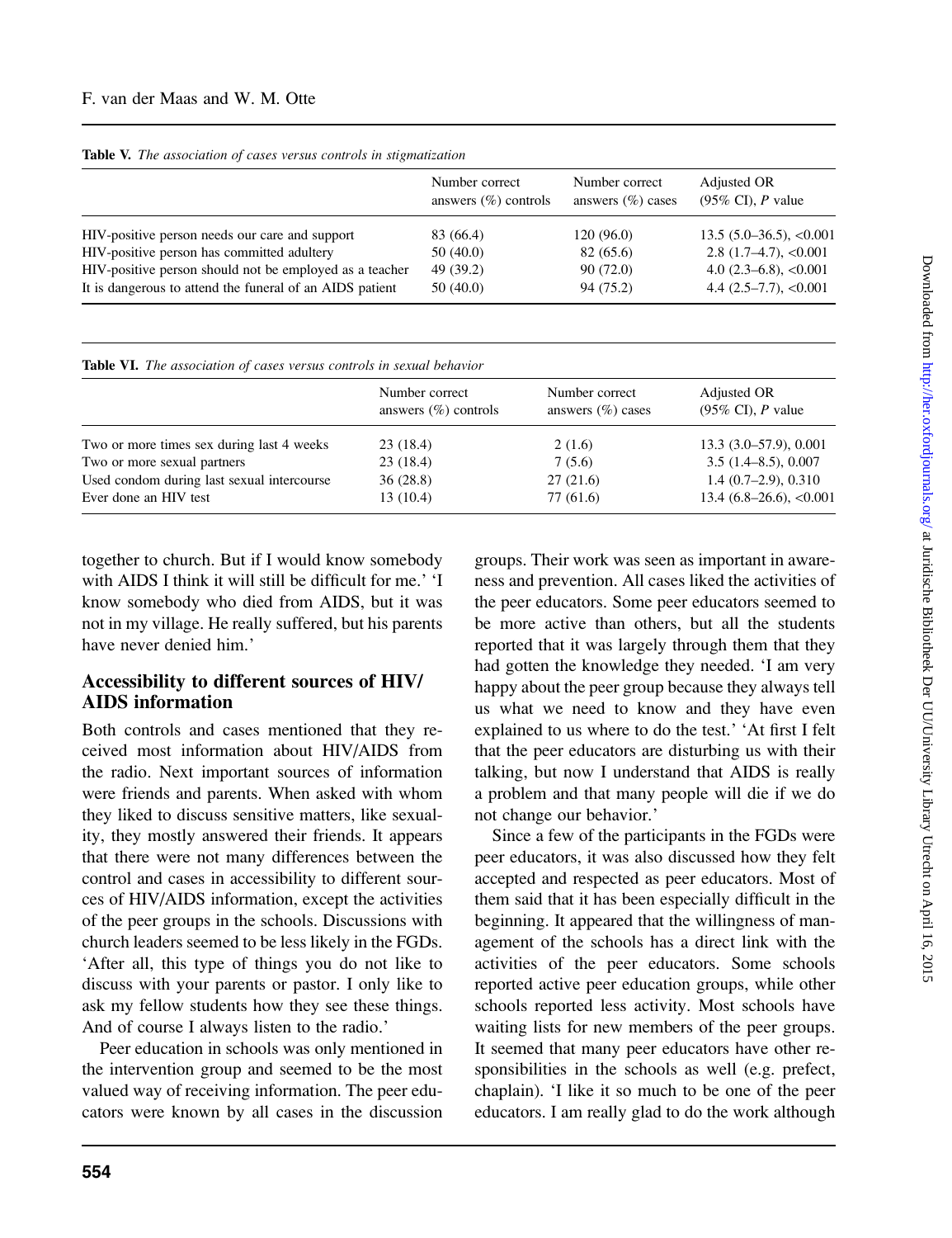it is not always easy and people are all watching me if my own behavior is bad. I did the test twice and I ask others to do the test also.'

### Sexual behavior

In the FGDs, it was not possible to ask questions about frequency of sexual intercourse, number of sexual partners and condom use, because of confidentiality. Instead, students were asked where they liked to discuss questions about sexuality. Many of the controls appeared not to feel at ease. It was clear that generally these issues were not discussed in the classroom, but mostly with peers. Cases seemed to be more ready to discuss sensitive issues with friends and parents. Factors contributing to unsafe sex practices (e.g. use of alcohol, bad friends) were difficult to discuss with the controls, while the discussion with the cases was much more mature. Discussions about the use of condom were sensitive in both groups. Only a few technical questions about expiry date, reliability, etc. were discussed. During a discussion with cases, a student remarked: 'We should discuss everything together so that nobody will fall into temptation. When you find it difficult to stay away from sex, you should mind the friends you have'.

# Peer group recommendations

Participants in the FGDs were asked to give suggestions for improvement of the peer education. Most controls requested to be included in the peer educators training program. Students were aware of their lack of HIV/AIDS knowledge. 'We will be happy if you can come back again, because we have never discussed about AIDS in the school. And we like to know more. Please discuss with the principal if we can come for training to your side.'

Cases indicated that they would like to join the peer group but because of the waiting list this is not easy. Some indicated the need of a supportive school management and suggested that teachers should receive more information about HIV/AIDS to understand the work of the peer educators better. Some suggested that HIV/AIDS education should get a place in the curriculum as presently only the peer education program is addressing HIV/AIDS. Students also indicated the need for networking with other schools to exchange ideas like songs, games and drama.

Most students discussed about capacity building of the peer educators and suggested that more workshops should be organized. None of the students suggested that peer education should be conducted in single-sex sessions, Some peer educators requested for more teaching materials and incentives like leaflets, posters, stickers, caps, T-shirts and banners. One peer educator complained: 'Our principal is not too bad, but he never allows us to teach during school hours. Only on Thursdays when we have ''moral instruction'' he allows us for half an hour. That is not enough, and we also like to discuss with smaller groups, not just in the big hall'.

Another student remarked about teacher–student sex (girls sleep with their teachers to pass exams): 'On the radio we hear about AIDS almost every day, but in the school we have no time to discuss it. Maybe the teachers are afraid that the girls will not be willing to follow them anymore'.

# **Discussion**

In this study, we assessed the effectiveness of HIV/ AIDS peer education in terms of knowledge, behavior and misconception among youth in the rural area of Nigeria.

We demonstrated increased knowledge and decreased misconception and sexual risk behavior in adolescents receiving peer education as compared with youth not receiving peer education.

Furthermore, these differences were not only apparent when peer-educated schools were compared over time (2005–2007), but also between peer-educated and non-peer-educated schools in the same period of 2007.

According to results from previous peer education research among secondary school adolescents in (West) Africa [15, 16] and Asia [17], we found that non-peer-educated adolescents are prone to more misconceptions. In the results about HIV transmission mode, prevention, treatment and AIDS-related symptoms, the peer-educated youth performed significantly better. Since HIV in Africa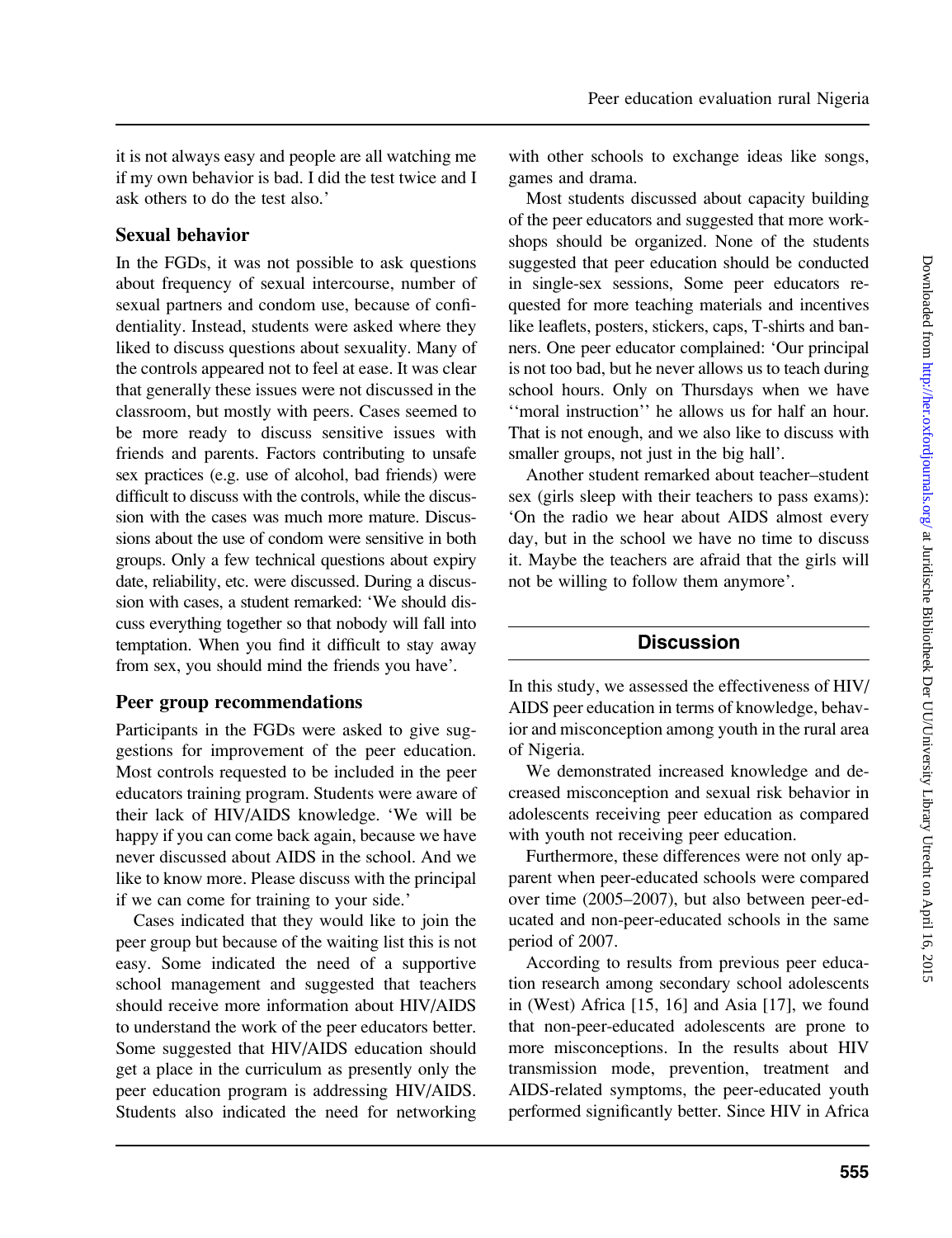is believed to spread mainly through sexual contact, it was encouraging to see that students in schools with peer education were more likely to think that HIV can spread through sexual contact.

Talking about condoms during the FGDs was difficult as students were not willing to open up. It was still a controversial topic as not all schools accepted to talk about condoms.

It also seemed that students were confused in their understanding about condoms. They associated condom use with effective HIV prevention, but also with unaccepted sexual behavior. Another reason could be that most peer educators and students belonged to the Roman Catholic Church, which made it difficult for them to talk about condoms as this would put them in the group of 'sinners'.

When students were asked in the FGDs what they understood about vaccines, most students indicated that they heard about medicines for AIDS. They confused vaccine with antiretrovirals. This explained why the question: 'There is a HIV vaccine' was not significant in both the cross-sectional structured survey and the comparative case series.

Both peer and non-peer-educated students indicated that HIV/AIDS information was received mostly from radio and friends. These findings showed that students preferred to get information from their age mates. Peer education seemed to be a valued source. A similar result was found by Briegel *et al.* [15], where friends were most often mentioned to discuss sensitive topics with.

The preference of getting the information from age mates was also stated by Merakou and Kourea-Kremastinou when evaluating peer education in schools: 'young people appeared to enjoy their participation in the program and found it easier to learn from peers than from teachers. The peers are empowered to discuss the issue of sexual matters and AIDS with their schoolmates openly using their own teenage language' [18].

Peer-educated adolescents tended to stigmatize HIV-positive people less often. During the FGD, it became clear that it is still difficult to discuss matters around HIV/AIDS openly. The discussions in the intervention group were more open. In the control group, it seemed that students are not so comfortable to discuss issues around stigmatization. They found it difficult to talk about HIVpositive persons and labeled all of them as 'persons worse than us'.

Only the students in the intervention group were generally aware that you need a test to know the HIV status of a person, while the majority of the control group thought that it takes only a few months after infection to get signs and symptoms. The fact that some of them maybe HIV positive without knowing it, caused confusion and reason to think. It also caused them to re-think some of the previous made statements about discrimination and isolation of HIV-positive persons. This shows that HIV programs should not only address the basic facts of HIV and AIDS but also issues concerning stigmatization and discrimination.

Peer-educated students did understand that abstinence is an effective method to prevent HIV infection more often than non-peer-educated youth did. Furthermore, peer-educated students had less sexual partners but were not more consistent in using condoms. Several other peer education studies report non-significant changes in condom use [8, 16, 17, 19–22].

During the FGDs, most peer-educated students understood the advantage of knowing their HIV status, the meaning of positive living, treating opportunistic infections, etc. All of them knew that the HIV test is for free. Some of them had done the test twice to cover the window period. In contrast, students in the control group had many misconceptions about the HIV test, for example, the amount of blood needed for testing, the price and the place where it could be done. Very few of them knew their HIV status.

Although we tried to get more insight into our quantitative data using the qualitative FGDs, as well as comparing schools cross-sectional and retrospectively, two limitations of our study setup should be mentioned. A potential confounder of the results is the selection procedure which was not fully at random. Furthermore, it was not guaranteed that peer educators were excluded from the intervention group. This could have created an artificial difference between controls and peer-